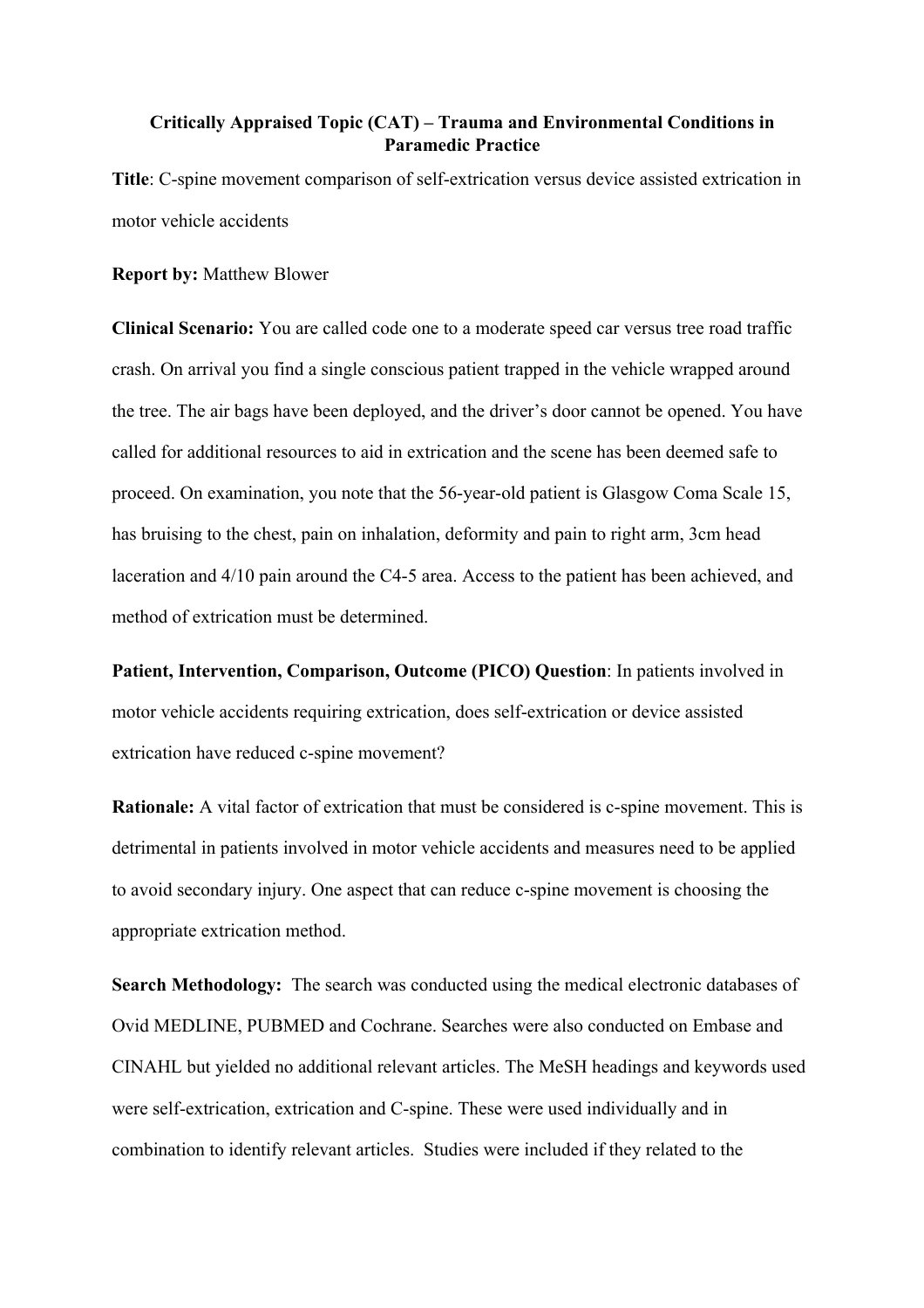extrication of patients involved in motor vehicle accidents and were excluded if they were not human studies, written in another language, older than 15 years, literature review and were not relevant to the CAT.

**Search Results:** 193 articles were located with 5 relevant articles meeting the inclusion criteria from 2013 to 2019. There were 188 articles that met the exclusion criteria which is outlined in a Prisma flow diagram.

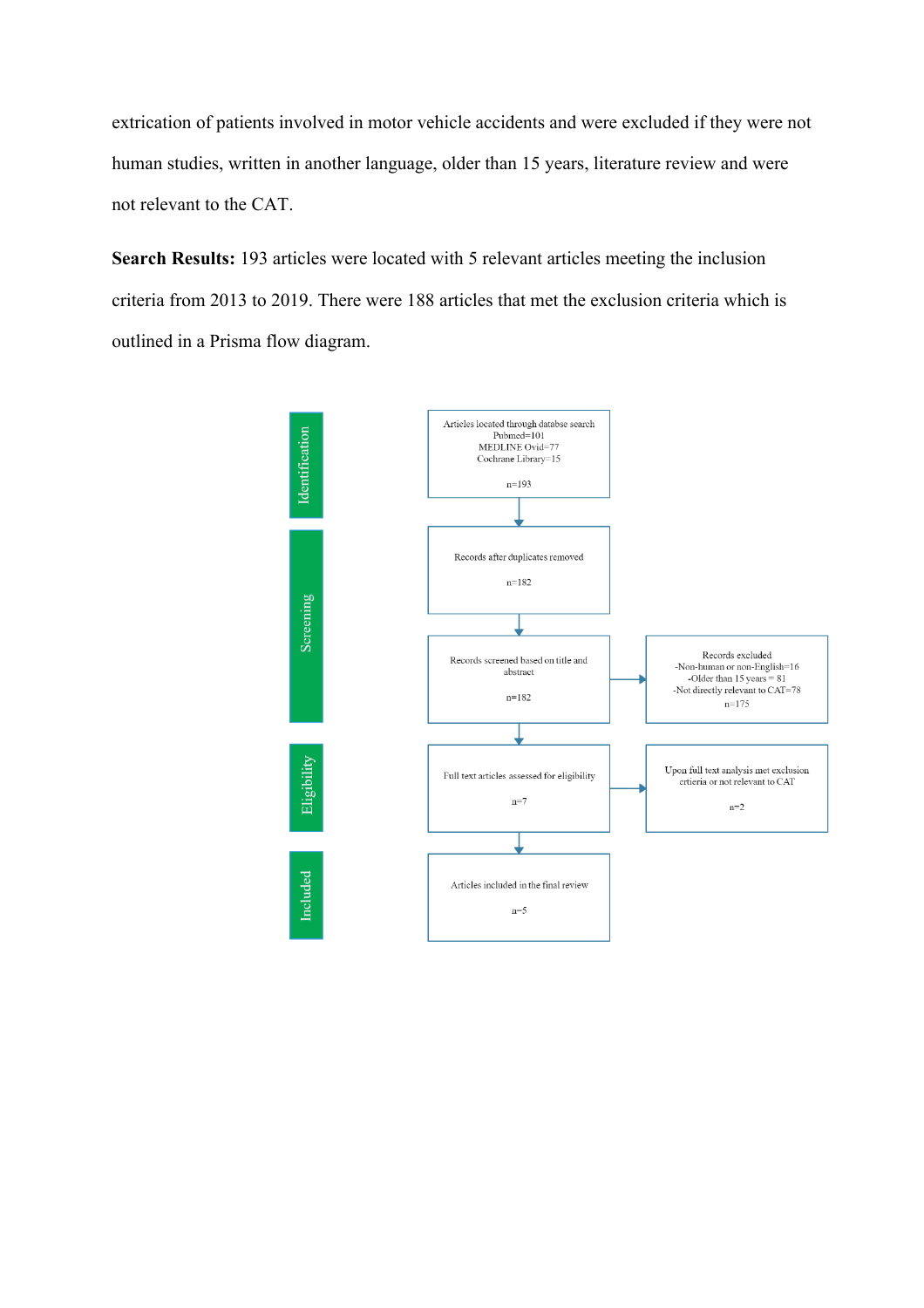| <b>Citation</b>         | <b>Study Population</b> | <b>Study Design</b>           | <b>Outcome</b>                   | <b>Results</b>                        | <b>Strengths and Limitations</b>     |
|-------------------------|-------------------------|-------------------------------|----------------------------------|---------------------------------------|--------------------------------------|
| (Dixon, O'Halloran,     | Adult volunteers        | Cross-sectional controlled    | Controlled self-extrication      | Movement from neutral in-line         | (+) Controlled study.                |
| Hannigan, Keenan, &     | $(n=16)$                | study.                        | causes less movement of the      | $(°)$ :                               | (+) Statistically significant        |
| <b>Cummins, 2015)</b>   | Located in              | <b>Biomechanical analysis</b> | cervical spine than extrications |                                       | findings, which support the          |
|                         | Ireland.                | The equipment groups          | using traditional pre-hospital   | Self-extrication without collar:      | findings of the previous proof of    |
|                         |                         | included                      | extraction equipment             | $13.33^{\circ}$ ±2.67°                | concept study.                       |
|                         |                         | -Self-extrication: without    |                                  |                                       | (+) Participants had no previous     |
|                         |                         | collar                        |                                  | Self-extrication with collar:         | knowledge of extrication             |
|                         |                         | -Self-extrication with collar |                                  | 14.93°±1.51°                          | techniques.                          |
|                         |                         | -Long spinal board            |                                  |                                       | (+) Recent study.                    |
|                         |                         | -Short extraction jacket      |                                  | Device assisted extrication           | (-) Small sample size-15-            |
|                         |                         |                               |                                  | Mean movement: 17.60°±3.15°           | Considered adequate.                 |
|                         |                         |                               |                                  |                                       | (-) Simulated non-injured patients   |
|                         |                         |                               |                                  | The study also found a                | that would not have the same         |
|                         |                         |                               |                                  | correlation with heavier              | protective mechanisms (Self-         |
|                         |                         |                               |                                  | individuals and more cervical         | splinting).                          |
|                         |                         |                               |                                  | movement.                             | (-) Power calculation was not        |
|                         |                         |                               |                                  |                                       | possible- No previous studies        |
|                         |                         |                               |                                  |                                       | with sufficient data.                |
|                         |                         |                               |                                  |                                       | (-) Clinical significance is lacking |
|                         |                         |                               |                                  |                                       | as the correlation between           |
|                         |                         |                               |                                  |                                       | degrees of cervical spine            |
|                         |                         |                               |                                  |                                       | movement and injury prediction       |
|                         |                         |                               |                                  |                                       | pattern remains unproven.            |
|                         |                         |                               |                                  |                                       | (-) Human error may have             |
|                         |                         |                               |                                  |                                       | skewed results                       |
| (Engsberg et al., 2013) | Simulated adult         | Repeated measures study.      | Significant decrease in          | Unassisted Unprotected:               | (+) Ten participants were deemed     |
|                         | volunteers (n=10)       | Two EMS personnel             | movement for all planes of       | -Flexion-extension: 22.5°             | adequate number for power            |
|                         | Located in United       | extricated the driver using   | motion when the driver was       | -Lateral flexion: 22.5°               | analysis.                            |
|                         | States.                 | one of the four techniques    | extricated using the unassisted, | -Rotation: 33°                        | (+) Data showed motion trends        |
|                         |                         | -Unassisted, Unprotected-     | protected technique.             | <b>Unassisted Protected (Collar):</b> | including during procedures such     |
|                         |                         | No collar                     |                                  | -Flexion-extension: 12.5°             | as collar application, pivoting in   |
|                         |                         | -Unassisted, Protected-       |                                  | -Lateral flexion: 12.5°               | seat and walking.                    |
|                         |                         | collar applied                |                                  | -Rotation: 17°                        | (+) Controlled study.                |
|                         |                         | -Assisted, Protected-collar   |                                  | Assisted Protected (Collar):          | (-) Simulated non-injured.           |
|                         |                         | applied                       |                                  | -Flexion-extension: 24.5°             | patients that would not have the     |
|                         |                         | -Spinal long board.           |                                  | -Lateral flexion: 24.5°               |                                      |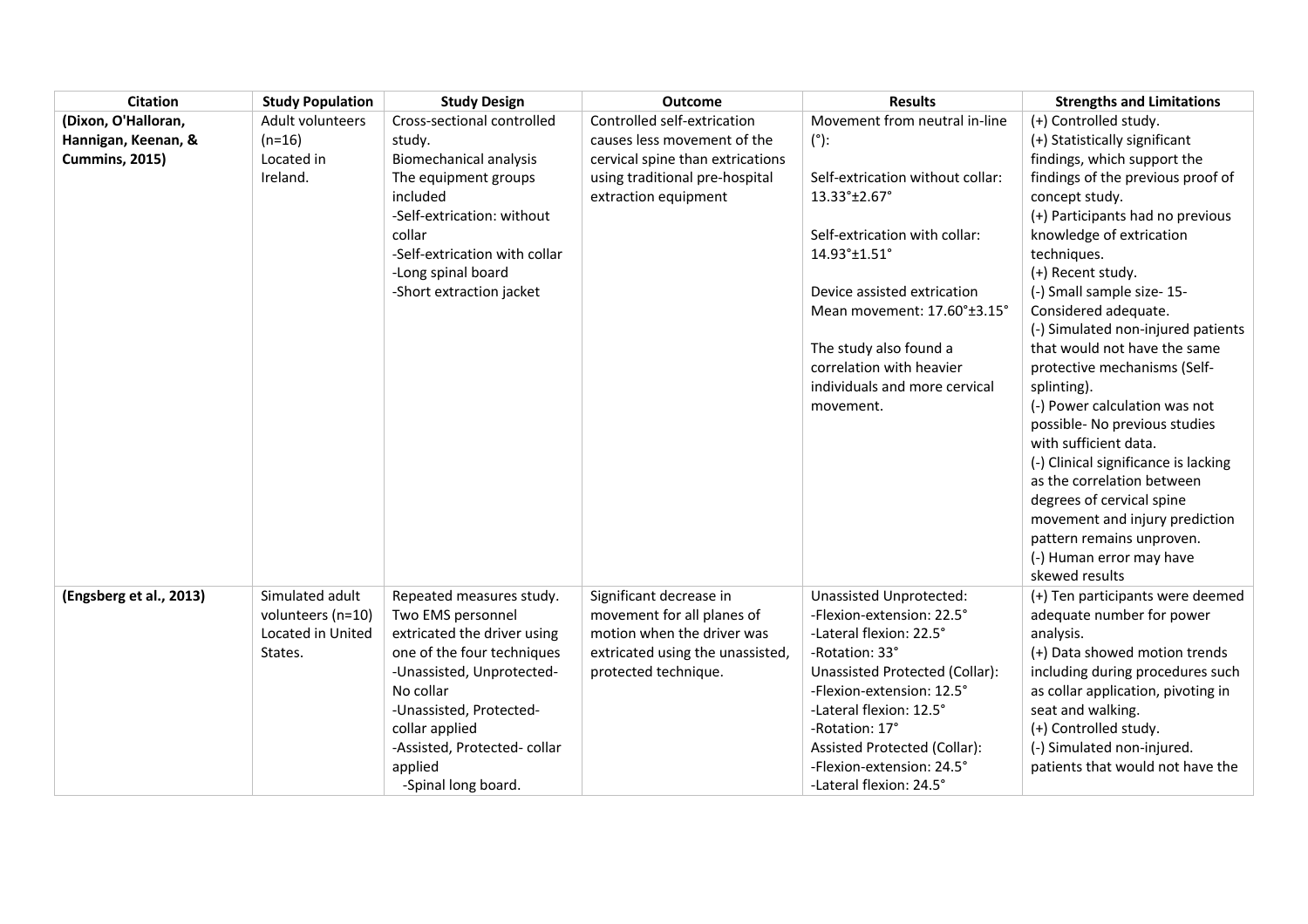|                      |                                                               | -Assisted, Protected-collar<br>applied<br>-Kendrick Extrication<br>Device |                                                                                                                                                                              | -Rotation: 23°<br>Assisted Protected (KED)<br>-Flexion-extension: 31°<br>-Lateral flexion: 31°<br>-Rotation: 27.5°                                                                                                                                                                                           | same protective mechanisms<br>(Self-splinting).<br>(-) Participants recruited by word<br>of mouth, four of which were<br>EMS personnel so had prior<br>knowledge of extrication<br>techniques.<br>(-) Movement of the surface<br>markers had some tracking<br>difficulties which may have<br>altered the results.<br>(-) Only the planar range of<br>motion was quantified.<br>(-) Clinical significance is lacking<br>as the correlation between<br>degrees of cervical spine<br>movement and injury prediction<br>pattern remains unproven.<br>(-) Human error may have<br>skewed results |
|----------------------|---------------------------------------------------------------|---------------------------------------------------------------------------|------------------------------------------------------------------------------------------------------------------------------------------------------------------------------|--------------------------------------------------------------------------------------------------------------------------------------------------------------------------------------------------------------------------------------------------------------------------------------------------------------|---------------------------------------------------------------------------------------------------------------------------------------------------------------------------------------------------------------------------------------------------------------------------------------------------------------------------------------------------------------------------------------------------------------------------------------------------------------------------------------------------------------------------------------------------------------------------------------------|
| (Krell et al., 2006) | Adult volunteers<br>in rigid cervical<br>collars ( $n = 31$ ) | Prospective, non-<br>randomised, crossover<br>study                       | Long back board (LBB) had 6-8°<br>(3-5 times) greater motion in<br>sagittal, lateral, and axial plains<br>during application compared<br>with Ferno Scoop Stretcher<br>(FSS) | LBB:<br>Occiput:58mm<br>$\bullet$<br>$(p=0.596)$<br>Thoracic<br>$\bullet$<br>spine:64mm(p=0.001)<br>Sacrum:40mm(p<0.00<br>$\bullet$<br>1)<br>Heels:64mm(p=0.002)<br>Overall:58mm<br>(p<0.001)<br><b>FSS</b><br>Occiput:61mm<br>Thoracic spine:78mm<br>Sacrum:72mm<br>Heels:81mm<br>Overall:75mm<br>$\bullet$ | (+) Statistically significant data.<br>(+) Prospective nature.<br>(+) Analysis of variance used<br>(ANOVA).<br>(-) non-randomized.<br>(-) Simulated non-injured patients<br>that would not have the same<br>protective mechanisms (Self-<br>splinting).<br>(-) Dated study (>5years).<br>(-) Sensors may have moved on<br>skin during manoeuvres.<br>(-) Controlled setting.<br>(-) Human error may have<br>skewed results                                                                                                                                                                  |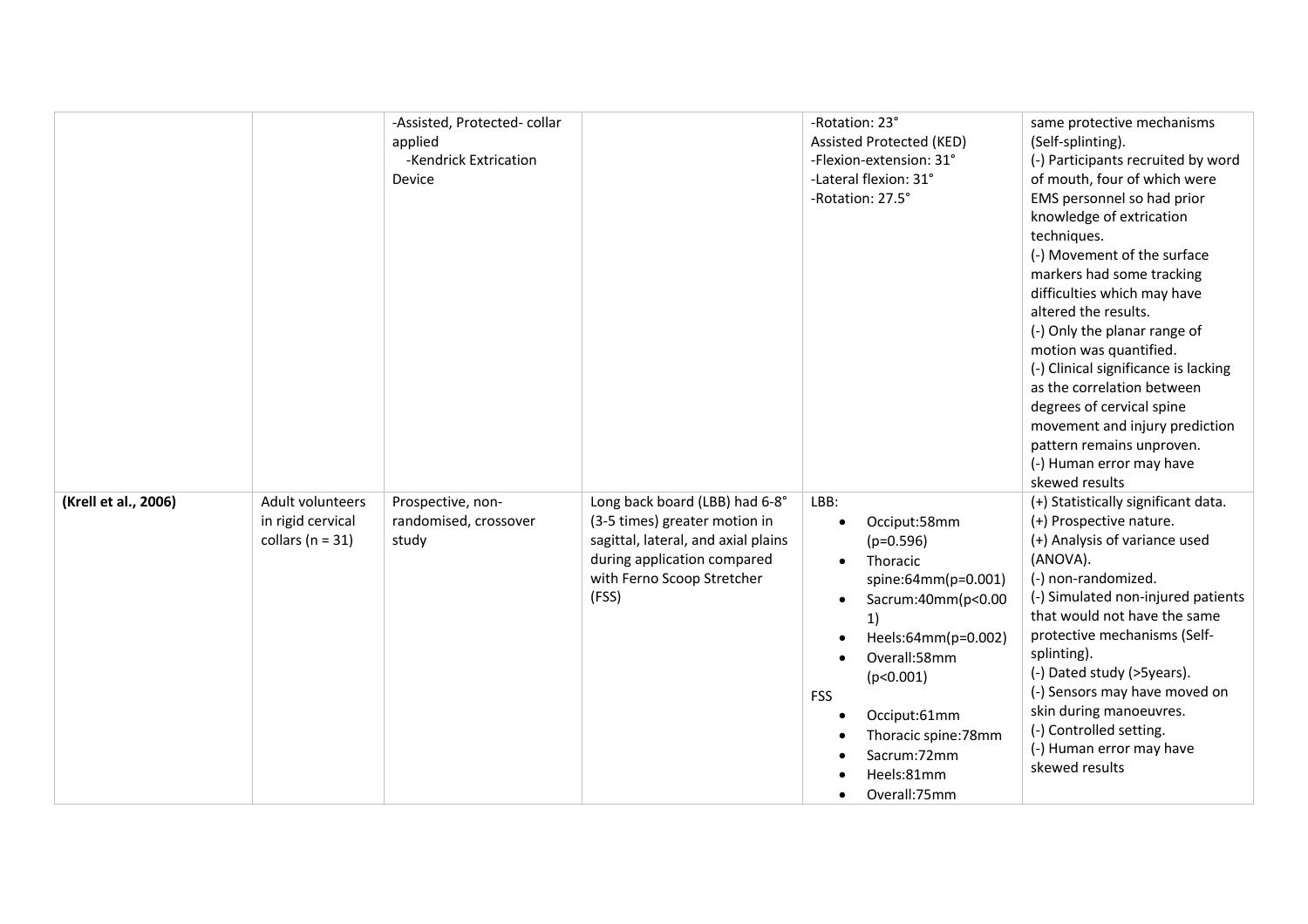| (Wampler et al., 2016) | Healthy adult<br>volunteers (n=9) | Randomized, unbalanced, 2-<br>period 2-treatment 2-<br>sequence crossover healthy<br>volunteer study. | Study showed that during<br>transport, Long Spine Board<br>(LSB) caused increased<br>movement focusing torque to<br>the cervical area compared to<br>the stretcher.<br>Study also mentioned the<br>negative implication of LSB use:<br>Pain<br>$\bullet$<br>Respiratory<br>compromise<br>Increased anxiety<br>$\bullet$<br>Injuries in form of skin<br>breakdown. | Mean lateral movement during<br>transport:<br>Stretcher:<br>Head:0.5cm<br>$\bullet$<br>Chest:1.2cm<br>Hip:1.2cm<br>$\bullet$<br>LSB:<br>Head:0.97cm<br>Chest:2.22cm<br>Hip:1.88cm                                                                                                                                                                                                                                                                                                                       | (+) Randomised study<br>(+) First study of its kind<br>(+) Recent study (<5years)<br>(-) Simulated trial<br>(-) Healthy volunteers -creating<br>bias (self-splinting would not<br>have occurred)<br>(-) Small population size<br>(-) Not sufficiently powered or<br>comprehensive<br>(-) Low speed transport testing<br>(-) Only evaluated gross lateral<br>movement<br>(-) Movement was only measured<br>across a single plane<br>(-) Focused on transport only<br>(-) Human error may have<br>skewed results |
|------------------------|-----------------------------------|-------------------------------------------------------------------------------------------------------|-------------------------------------------------------------------------------------------------------------------------------------------------------------------------------------------------------------------------------------------------------------------------------------------------------------------------------------------------------------------|---------------------------------------------------------------------------------------------------------------------------------------------------------------------------------------------------------------------------------------------------------------------------------------------------------------------------------------------------------------------------------------------------------------------------------------------------------------------------------------------------------|----------------------------------------------------------------------------------------------------------------------------------------------------------------------------------------------------------------------------------------------------------------------------------------------------------------------------------------------------------------------------------------------------------------------------------------------------------------------------------------------------------------|
| (Hauswald, 2013)       | N/A                               | Reconceptualization                                                                                   | The following treatments are<br>irrational:<br>Backboards for<br>$\bullet$<br>transport<br>Immobilisation of<br>ambulatory on<br>backboards<br>Study recommended these<br>treatments should be removed:<br>decreasing time to definitive<br>treatment, ischaemic tissue<br>damage and simplify airway<br>management.                                              | Biomechanics:<br>Bone fragments can only cut<br>the cord once the normal (near<br>zero resistance) range of<br>motion is exceeded and force is<br>directed at the injured site.<br>Generally, takes 2000-6000<br>Newtons of force to fracture<br>cervical spine. Whereas<br>bending the head off the<br>stretcher will generate 40<br>newtons.<br>Anatomy and physiology:<br>Most spinal injuries are<br>biomechanically stable in short<br>term and only become unstable<br>as tissue oedema resolves. | (+) Identified the lack of literature<br>in this area, specifically<br>randomized controlled trails.<br>(+) Analysed multiple aspects of<br>spinal care- Specifically the<br>impact of spinal movement in<br>normal range of motion on<br>injured site.<br>(+) No competing interests<br>(-) Theory based evidence only<br>(-) Nil Data<br>(-) Nil Population<br>(-) Greater than 5 years old                                                                                                                  |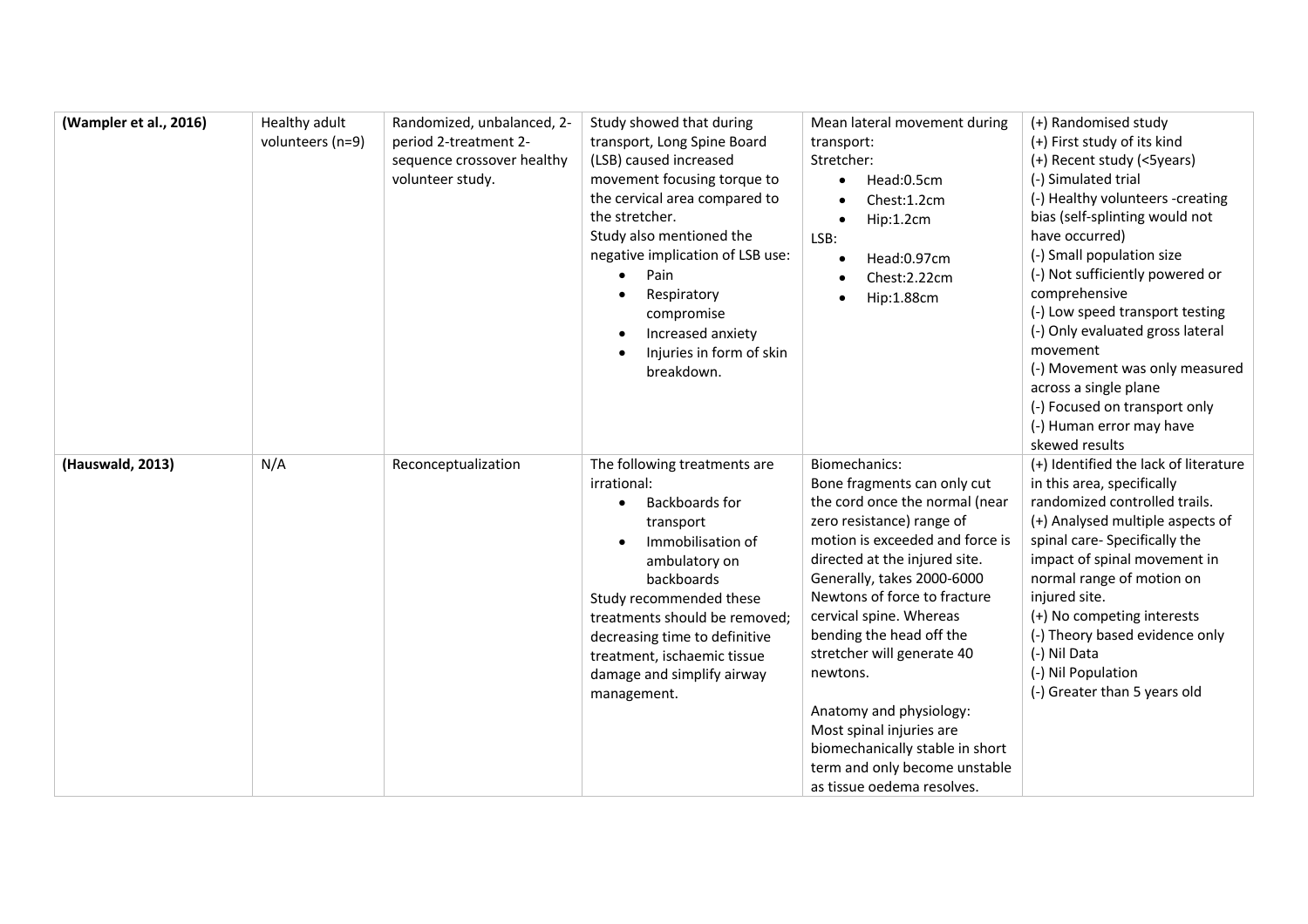| Epidemiology and long-term<br>treatment:<br>Reduction of tissue hypoxia is<br>most important basic factor in<br>trauma management.                                                                                            |
|-------------------------------------------------------------------------------------------------------------------------------------------------------------------------------------------------------------------------------|
| Physics:<br>The head, neck and body de-<br>accelerate at different rates.<br>The total energy applied to the<br>spine must be minimised or<br>absorbed by other sites than<br>the injured site to minimise<br>further damage. |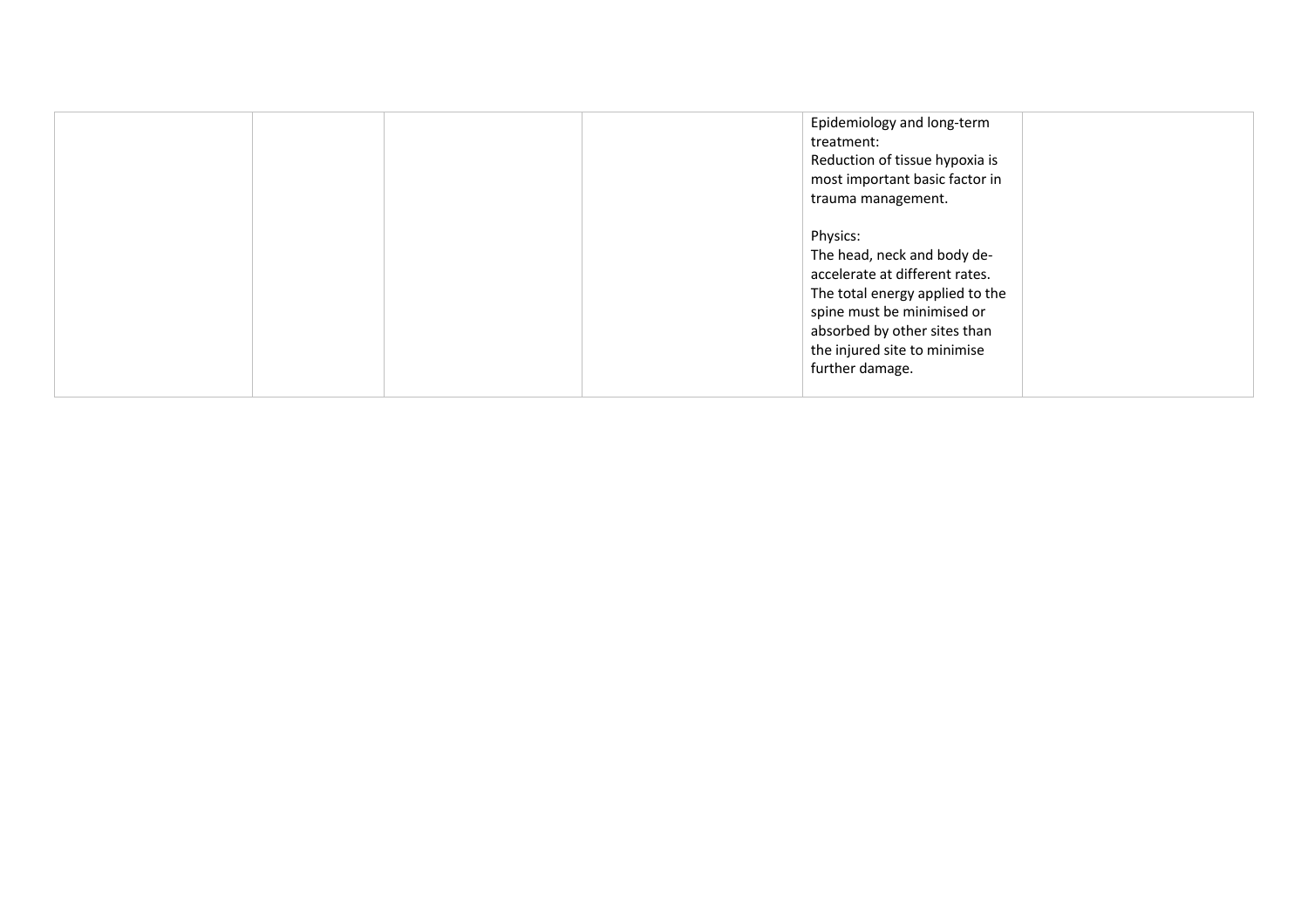#### **Comment on General Findings**

- Self-extrication significantly reduces c-spine movement of patients involved in motor vehicle crashes when compared to use of mechanical devices.
- The long spinal board can have negative implications for patients
- There is a paucity of high-quality prospective, randomised controlled trials on this CAT.

## **Consideration for Practice**

Based on the literature gathered, a change of practice is recommended. Current guidelines are not well defined. In patients that are able it is recommended that they are requested to selfextricate from the vehicle and instructed to lie down in a position of comfort on a stretcher as close to the vehicle as possible. If the patient does not meet NEXUS criteria, a collar should be applied prior to self-extrication. Incidences where mechanical extrication should be considered include:

- Any significant distracting injuries
- Impaired awareness ALOC, intoxication
- Immediate onset of spinal/midline back pain
- Focal neurological deficit
- Priapism
- History of past spinal surgeries or conditions that predispose instability of the spine
- Unable to actively rotate neck 45° to the left and right.

However, a formulaic approach to every trauma patient must be avoided. The least complex and most familiar form of extrication that focuses on reducing c-spine movement and shortening scene to definitive care time should be adopted. Regarding the patient detailed in the clinical scenario, it is recommended that this patient is requested to self-extricate.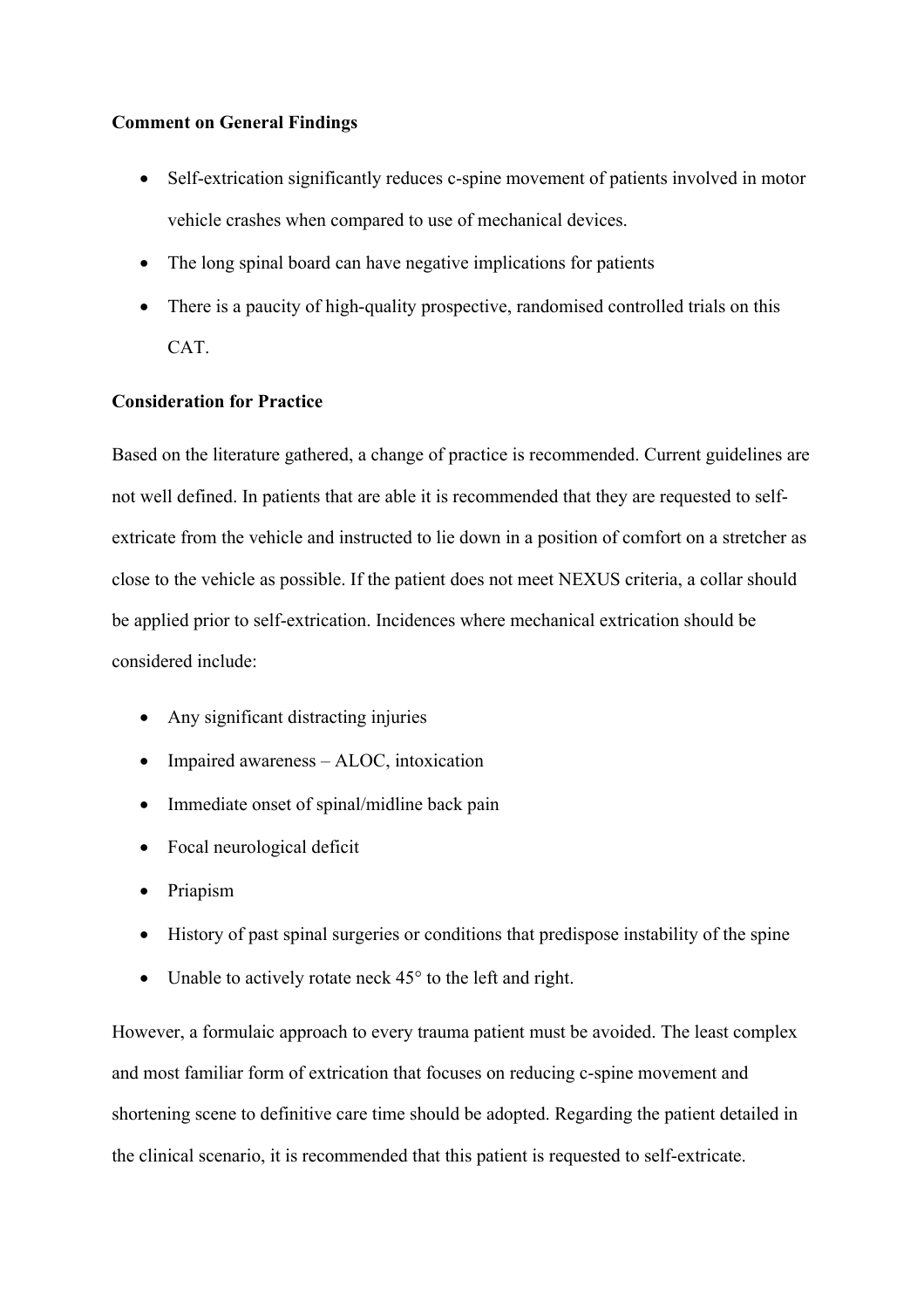# **Conclusion**

There is a paucity of high-quality prospective, randomised controlled trials on this CAT. Such trials are logistically and methodologically challenging in the pre-hospital setting. All patients that can do so should be instructed to self-extricate with a cervical collar applied from the vehicle as this has shown to reduce c-spine movement. A change to clinical practice guidelines is needed to more clearly define extrication procedures and techniques.